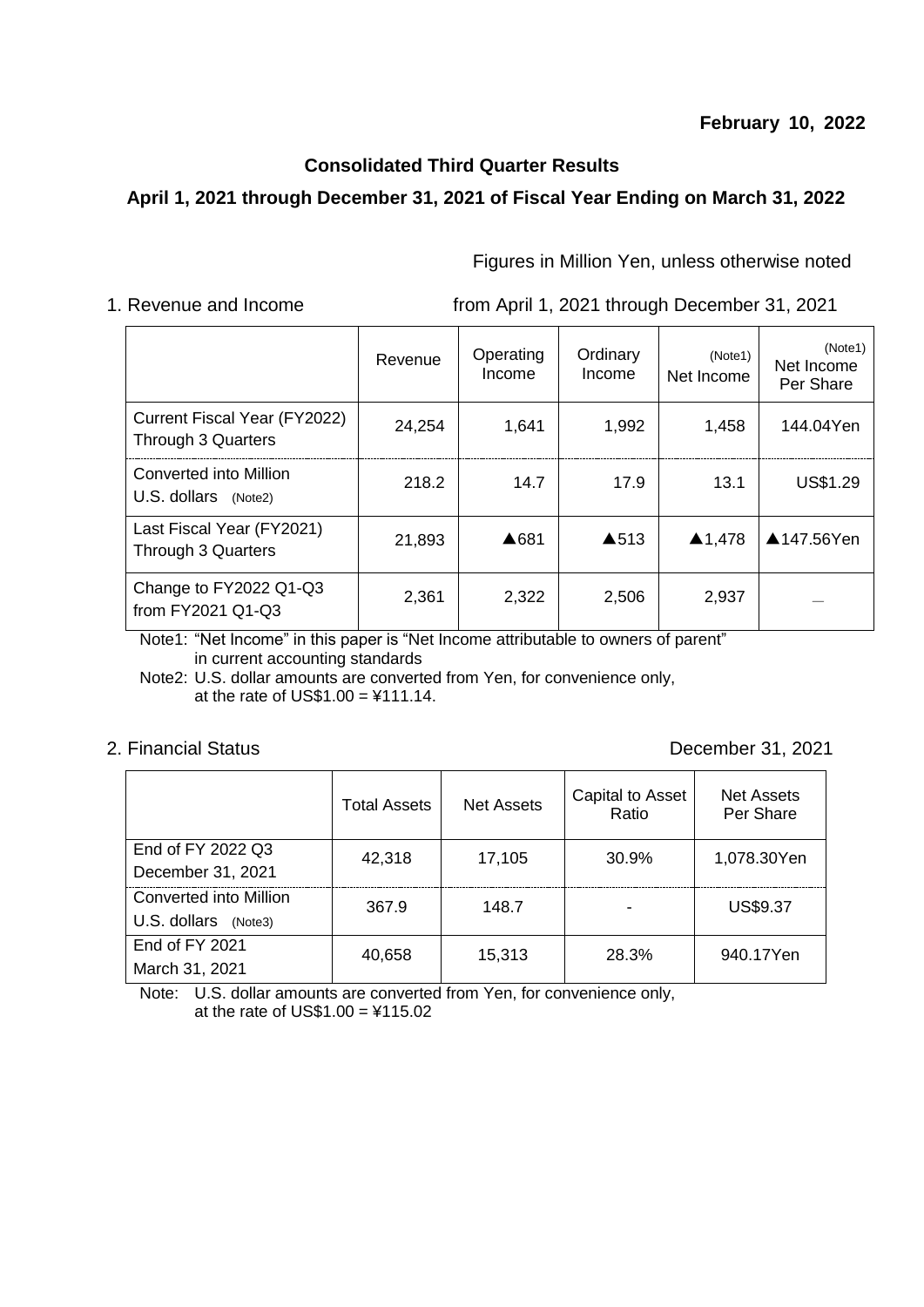| Forecast released<br>(Release Date) | Revenue | Operating<br>Income | Ordinary<br>Income | (Note)<br>Net Income | (Note)<br>Net Income<br>Per Share |
|-------------------------------------|---------|---------------------|--------------------|----------------------|-----------------------------------|
| Whole FY<br>(January 21,2022)       | 34,000  | 1,800               | 2,200              | 1,800                | 177.97Yen                         |

### 3. Forecast of Current Fiscal Year, which will end on March 31, 2022

Note: "Net Income" in this paper is "Net Income attributable to owners of parent" in current accounting standards

### **Observation of Current First Half Result**

During the first 3 Quarters of the Fiscal Year (FY) 2021 (April to December, 2021), the sales of Semiconductor-related products continued to be strong since their recoveries during the Second Half of previous FY. Sales of toner products are also good, thanks to the solid order inflows and also assisted by the Yen depreciation trend that is especially strong during 3rd Quarter. As a result, the first 3 Quarters sales numbers reached ¥24,254 million, up ¥2,361 million or 10.8% from that of previous FY.

Beginning current FY, TOMOEGAWA has adopted ASBJ Statement No. 29 Accounting Standard for Revenue Recognition, whose effect on our First 3 Quarters' sales is ▲¥1,366 million. If we compare current First 3 Quarters' sales and that of last FY under the previous Revenue Recognition standard, it should have been an increase of ¥3,727 million or 17.0%.

As for the profit, our consolidated Operating Income was ¥1,641 million, up ¥2,322 million from last FY's First 3 Quarters number, thanks to the steady earnings production from Electronics Material Division and Imaging Materials Division, while the business of Optical Film used on smartphones, which provided considerable profit contribution during Second Quarter, remains as a temporary occurrence. The multi-task worker training on our staff and flexible staff allocation enabled us to handle increasing and fluctuating demand with less-than estimated cost. In addition, the effect of the fixed cost reduction activities and structural reform activities we have been conducting for several years, also contributed to this profit increase. The effect of Revenue Recognition standard change on our Operating Income is about ▲¥10 million.